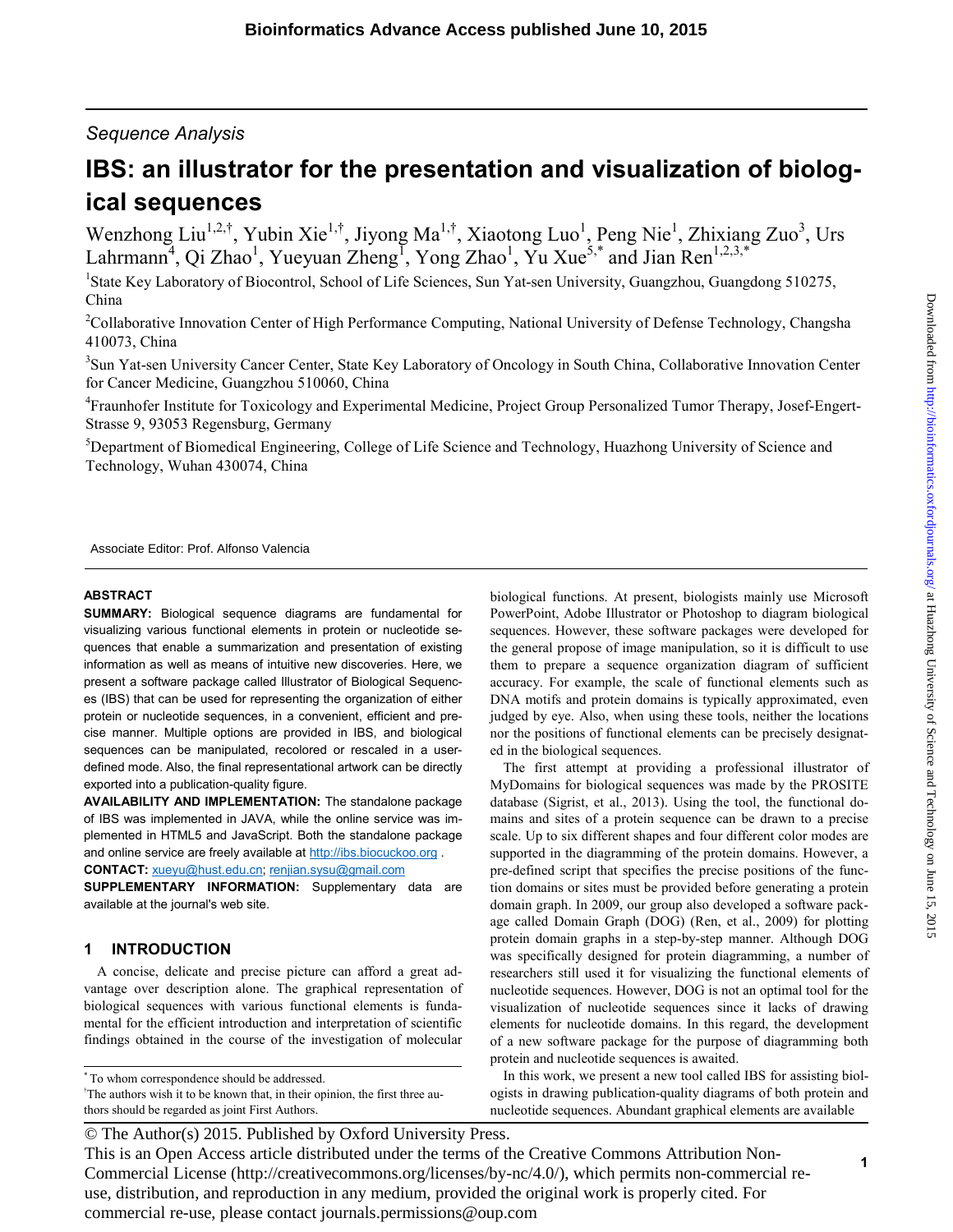

**Figure 1.** The main interface of IBS. (**A**) The standalone software showing the domain organization of E3 SUMO-protein ligase RanBP2 (Flotho and Werner, 2012). (**B**) The online service presenting the organization of bromodomain proteins and translocations in cancer (Muller, et al., 2011).

for representing functional elements or regulatory molecules for both protein and nucleotide sequences. The standalone packages of IBS were implemented in JAVA, and supported three major Operating Systems, including Windows, Linux and Mac OS. We anticipate this powerful tool to be a great help to biologists for the purpose of visualizing biological sequences.

# **2 KEY FEATURES**

IBS provides a dual-mode interface to effectively assist the illustrative diagram for either protein or nucleotide sequences. Within the dual mode, a variety of drawing elements are implemented for the annotations of both protein and nucleotide sequences. Also, we have provided three color renderers for a better color appearance. By means of the "export" module, a publication-quality figure could be generated. A user-friendly interface is provided in both the standalone package and online service of IBS.

#### **2.1 The protein mode**

 Using options such as multiple sequence presentation, the polygonal elements for sequence annotation and enhanced markers for presenting functional sites, the protein domain graph can be generated in a convenient manner. When drawing under the protein mode, the protein sequences, as well as their functional domains and sites, can be precisely pinpointed by simply specifying the starting and ending positions. Importantly, as shown in Figure 1A, a variety of drawing elements, such as polylines, polygons and information texts, have been integrated into IBS. As a result of such a wealth of drawing elements, the interaction factors as well as their annotation notes of a given protein can be easily marked on the biological sequences, which will be a great help in interpreting novel regulatory models. In addition, the cut- and dashed lines allow the protein sequence to be drawn when representing the functional domains that are distant from the "core" regions. To display different functional sites in one protein, IBS also provides site markers with different shapes and colors for users, as demonstrated in Figure 1A.

## **2.2 The nucleotide mode**

 As the result of an extensive literature survey (Table S1), it was found that many researchers prefer to use polygons to express the functional elements in nucleotide representation. Therefore, an interface mode with a distinct drawing style for nucleotide representation was developed. In Figure 1B, the polygonal elements that were provided in the nucleotide mode were extensively utilized. The polygonal elements can be set to different colors and different shapes, a feature which provides a much less constrained capacity for drawing operations. Also, several polyline elements were developed in the nucleotide mode. The color and thickness of the polylines can be varied to represent more diversified content in functional genes. Therefore, with the help of such powerful drawing elements, the complex genomic schematic diagram can be clearly and succinctly represented.

### **2.3 The color renderers for schematic diagrams**

 In addition to the above features, we also developed several professional color renderers in IBS. In our software, the gradient renderer is taken as a default style for all of the drawing elements. When using the gradient renderer to represent the functional elements or annotations, the color and the direction can be discretionarily varied by users. In particular, a specially designed crystal renderer has also been developed to enhance the esthetic quality of the schematic diagrams. Moreover, in consideration of the demand for the drawing of black-and-white images, IBS also provides a texture renderer. With the help of various built-in textures, experimentalists can now illustrate black-and-white diagrams so as to be able to meet different publication requirements.

# **2.4 Export of schematic diagrams**

 To provide a convenient means for preparing publication-quality figures, we have developed a fully functional export module for schematic diagrams. With the export interface, a resolution of 72, 300 and 600 dpi is permitted. Also, a variety of image formats, such as JPEG, PNG and TIFF, are supported. To obtain a lossless copy of the artwork, users can export the schematic diagram as a vector image in SVG format. In addition, an XML format is provided for the saving of all of the drawing details in a single project file.

# **2.5 The retrieval of annotations from UniProt**

To facilitate the drawing process, IBS is currently equipped with a database visualization feature through which users can retrieve annotations from UniProt database. By providing UniProt accessions, annotations such as functional domains, short sequence motifs and modified residues are automatically retrieved and plotted upon users' preferences. In addition, users can further manipulate the automatically generated artwork.

# **3 CONCLUSION**

 Here, we have developed a novel software called IBS, which is dedicated to illustration of biological sequence organization. IBS was equipped with many features that are specifically designed for drawing both protein and nucleotide sequences. Notably, IBS was implemented with a configurable database visualization interface,